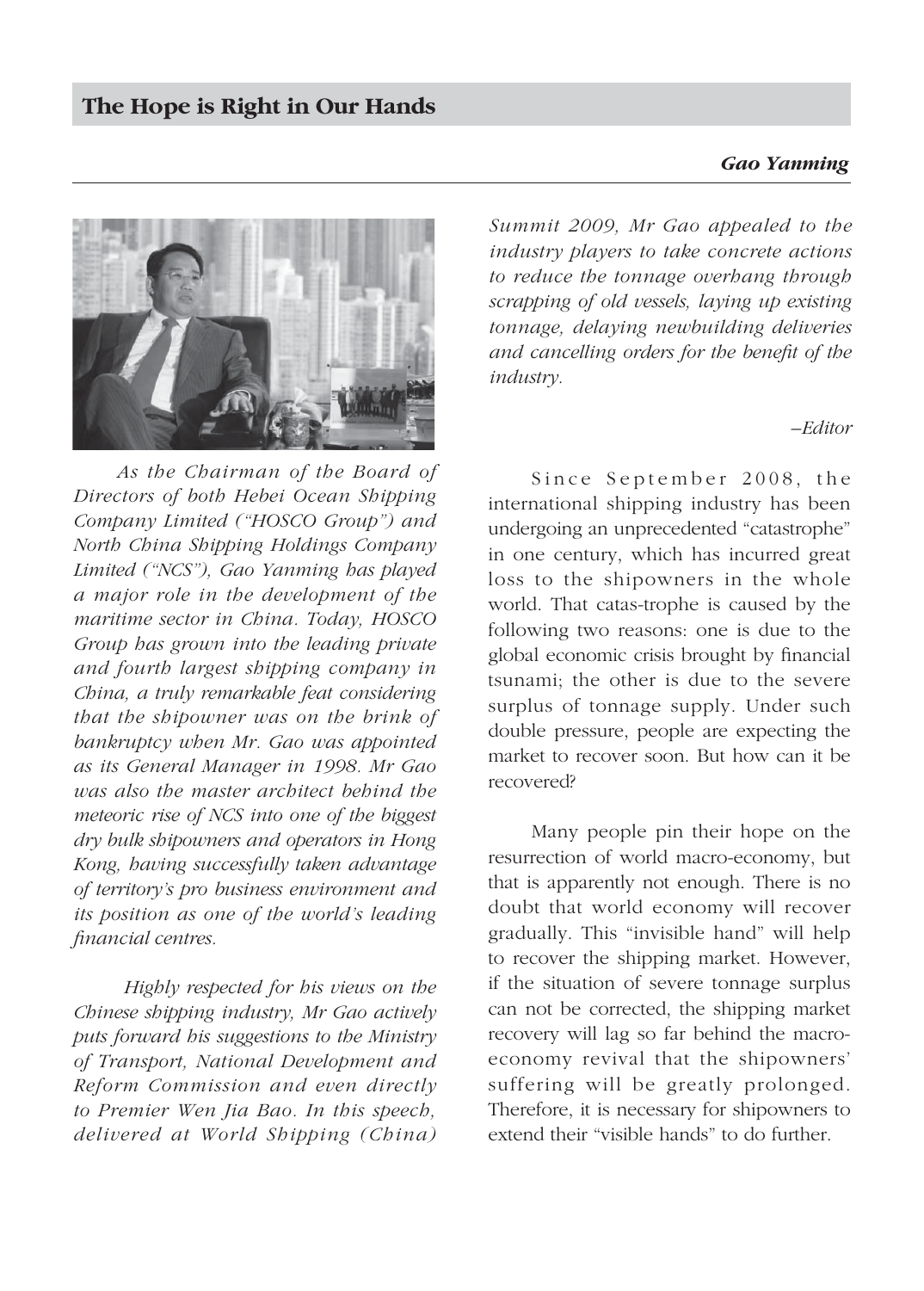With this opportunity, I would like to appeal to your active action and instant adoption of the following measures to reduce the tonnage supply:

First, scrap the old vessels of over 23 years old without any hesitation;

Second, lay up the existing vessels properly;

Third, try to reduce the newbuilding orders and post-pone the newbuilding delivery if possible; (here, I would like to clarify: this measure is not meant to spoil the interest of Shipyards. Because shipping is the basis of shipbuilding, shipping industry prospers and then shipbuilding industry can prosper. In the current grim situation, this measure can ensure the recovery of shipping market as soon as possible, in line with the long-term interest of shipyards.)

Fourth, stop competing with each other to build those very-large or ultra-large vessels of whatever type.

Of all the above-mentioned measures, the most important and effective is to scrap the old vessels. In the current situation, the newbuilding delivery with incredible speed will peak in the Year 2010, which will definitely put tremendous pressure on the shipping market next year. Therefore, no delay is allowed in speeding up the demolition of old vessels. All the shipowners must bear in mind that the number of old vessels to be scrapped is in direct proportion to the extent of the recovery of shipping market. The more we scrap, the better the market will be.

For example, one Capesize needs to be fed with one million tons of cargo in a year. Therefore, with one Capesize scrapped, the market will see additional one million tons of cargo. Up till now, the number of Capesize owners is more than 170 in the world. If there could be 100 owners, each of whom scrapped one Capesize, the global market would have extra 100 million tons of cargo. I don't believe the market will not go up with these extra 100 million tons of cargo. Of course, the demolition of one old Panamax plus one old Handysize has the same effect.

All the shipowners should also note that the old vessels we scrap are in the minority, but the existing fleet under operating and the newbuildings are in the majority. There is little impact and little loss for you to scrap those old vessels with high oil consumption, low efficiency and many potential problems. But when all the shipowners unite together and scrap the old vessels voluntarily, the market can regain balance so that your existing fleet and newbuildings will be benefited largely. So everybody must understand that only healthy market can save shipowners, and shipowners who are saving the market are actually saving themselves.

At present, some shipping enterprises only mentally recognize the contestation that "scrapping" is able to "save the market", but few of them are willing to take actions. This is mainly because some shipowners are so selfish that they wish to benefit from others' scrapping. Besides, other enterprises do not want to scrap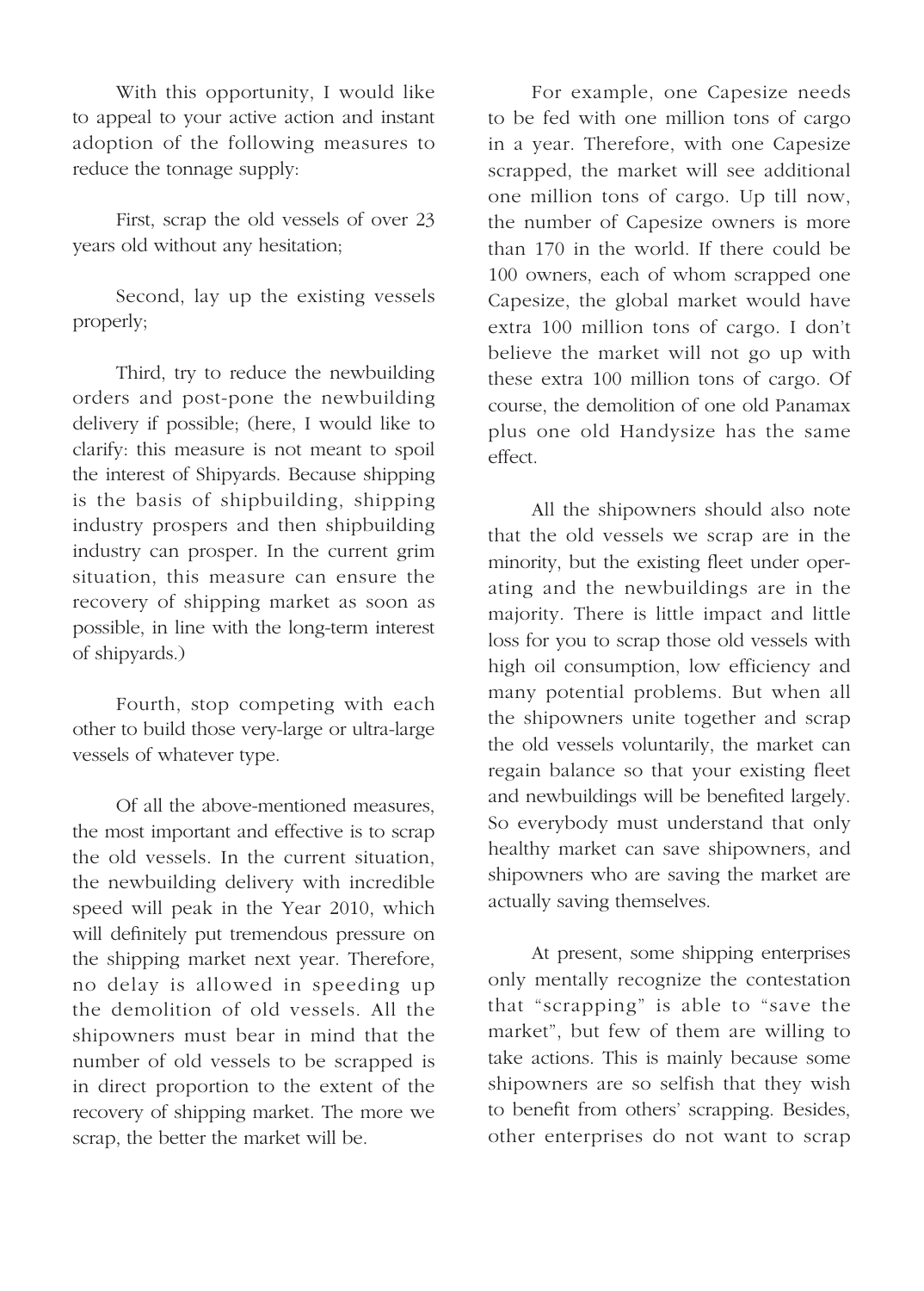old vessels due to their worry about their positions and ranks in the market. All these self-centered, narrow-minded thoughts and shortsights are the main obstacles that hamper the old vessels from demolition and heavily press the market from rebound.

Shipowners should by no means cherish the illusion that the market will recover in a short time but should be fully prepared for the ponderance and permanence of this recession. Large and strong companies, especially those who have made a fortune in the past several years, should be more determined to scrap old vessels and the vessels to be scrapped should also be younger. Vessels of over 23 years old could be considered as the candidates for scrapping. Moreover, don't be greedy for small gains by selling the vessels of over 20 years old as secondhand vessels, thus, the living space for old vessels can be reduced. Sales of vessels below 20 years old do not have negative impact on the market while sales of those over 20 years old, especially those over 23 years old, will hamper the old vessels from natural elimination.

Those newcomers who want to enter the shipping industry and those small-andmedium sized owners who want to expand by taking advantage of the low market should do the "shipping" as a "cause" but not a "speculation". So, do not buy old vessels of over 20 years old, especially those over 23 years old. Because these vessels have shorter lifespan and more potential problems, higher maintenance fee and more unexpected repair, longer offhire days and more rejections by shippers

and port authorities and finally become the burden for these shipowners. It is in their interests to buy vessels younger than 20 years old, better than 18. Because younger vessels need less invest-ment with less trouble but longer lifespan so that the objectives for good investment and sound development can be reached.

For all the shipowners in the world, if BDI could jump above 3000 in 2010, the shipping market would march into "heaven", but if BDI dived below 3000, the market would fall into "hell".

The shipowners in China, Greece and some other Asian developing countries have the most old vessels in number and they should take scrapping actions forcefully. Scrapping old vessels can not only save the shipping market, but are also significant in many ways such as promoting the efficient use of energy, reducing the emission of dangerous gases like carbon dioxide and sulfide, protecting ecological environment, facilitating shipping safety and boosting demand for steel and shipbuilding industry.

With respect to European, American and Japanese shipowners, you might think you have more younger vessels and less old vessels for scrapping. If so, then please remember that you are obligated to lay up the vessels properly in due time, try to reduce the newbuilding orders and postpone the newbuilding delivery if possible, and do not carry on any "arms race" such as construction of very-large and ultra-large vessels!